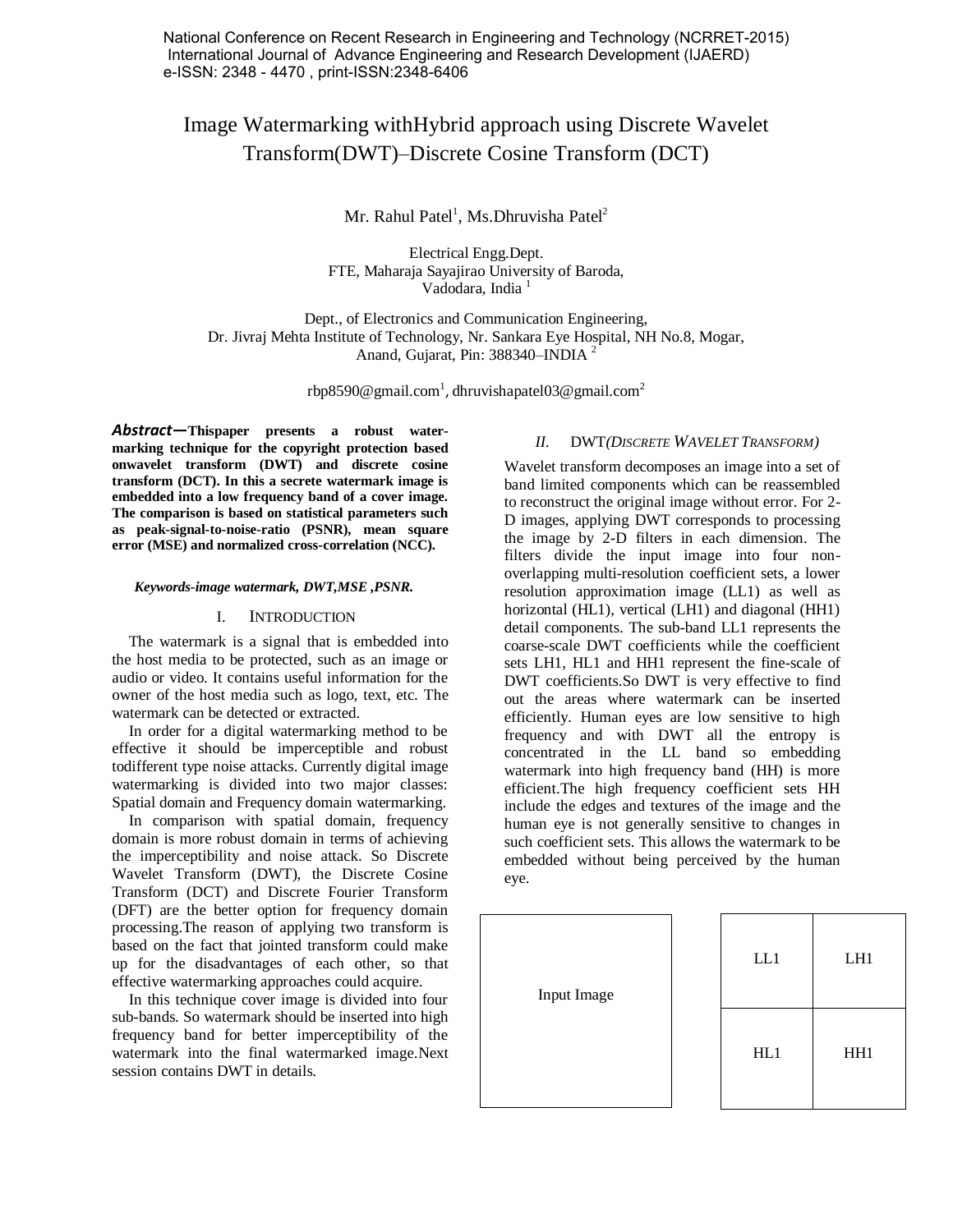## III. PROPOSEDALOGORITHM

The proposed watermarking algorithm is described as follows:

#### *A. Watermark Embbeding*

Step1. Take blue component (b) of Host image(H) and take its DWT because blue color is insensitive to human eyes.

Step2. Divide HH band into blocks of size multiple of watermark (w) size.

Step3. Add eachpixel intensity of DCT of watermark(w) to first element of respected block of HH band.(means add first pixel intensity to first element of first block,add second pixel intensity to first element of second block and so on…)

Step4. Take inverse DWT of modified image of H which gives final watermarked image(H1).



*B.Extraction of watermark*

Step1. Separate blue component of water-marked image(H1) and Take DWT of both H and H1.

Step2. Subtract HHband of Host image from the HH band of watermarked image.

Step3. Divide resulting image into blocks of size multiple of watermark (w) size.  $\rightarrow$ 

Step4. Take first element of each block and rearrange into an image(w1).

Step5. Take IDCT of w1 which will give original watermark (w2).



## IV. EXPERIMENTAL RESULTS

For testing of the algorithm following parameters are calculated and compared with other methods.

- 1. PSNR(Peak Signal to Noise Ratio)
- 2. MSE(Mean Square Error)
- 3. NCC(Normalized Cross-correlation)
- PSNR is the ratio between the maximum possible power of a signal and the power of corrupting noise that affects the fidelity of its representation.
- MSE is mean square error between Host image(H) and watermarked image(H1).
- NCC is Cross-correlation between original watermark (w) and extracted watermark (w2).

$$
MSE = \frac{1}{mn} \sum_{i=1}^{m} \sum_{j=1}^{n} [H(i, j) - H1(i, j)]^{2}
$$
  
\n
$$
PSNR = 10 * \log_{10} \left[ \frac{max^{2}}{MSE} \right]
$$
  
\n
$$
NCC = \frac{\sum_{i,j} [w1 * w2]}{max}
$$

 $\sqrt{w1^2} * \sqrt{w2^2}$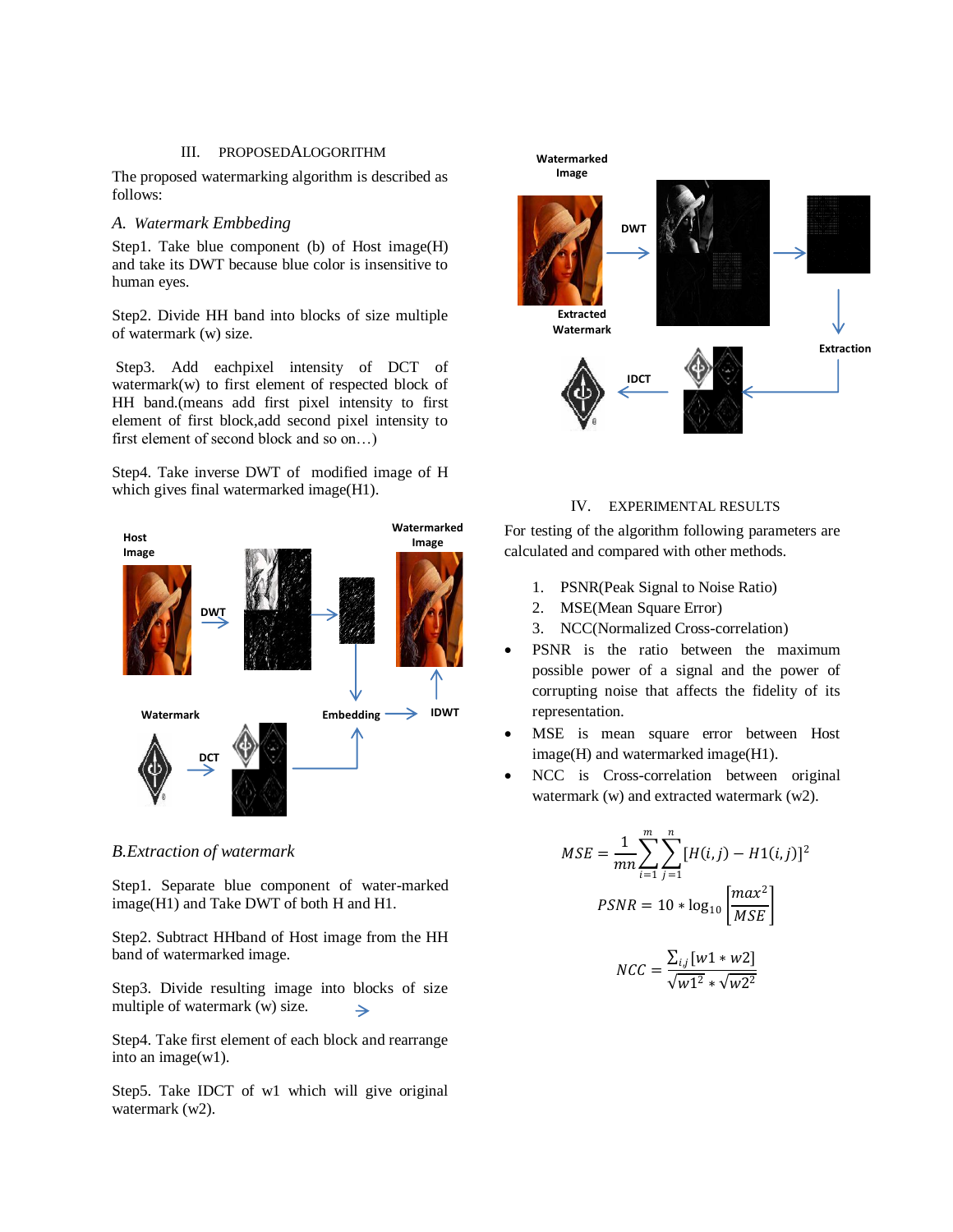$\triangleright$  SimulationResults with hybrid approach







Above figures shows simulation result of hybrid aproach. We can find that there is hardly recognized difference between Host and Watermarked Image and watermark is recovered efficiently Parameters are as below:

 $MSE = 0.8768$ PSNR = 48.7017db  $NCC = 1.0000$ 

> $\triangleright$  Results with adding Noise in Watermarked image



Extracted Watermark

 $MSE = 1.1657E + 03$ PSNR = 17.4651db  $NCC = 1.0000$ 

Above image show that with adding noise in watermarked image there is a rise in MSE and decrement in PSNR but still watermark is recovered efficiently.

Simulation result comparison of this hybrid approach with traditional spatial domain, DWT and DCT approach is shown below with charts:



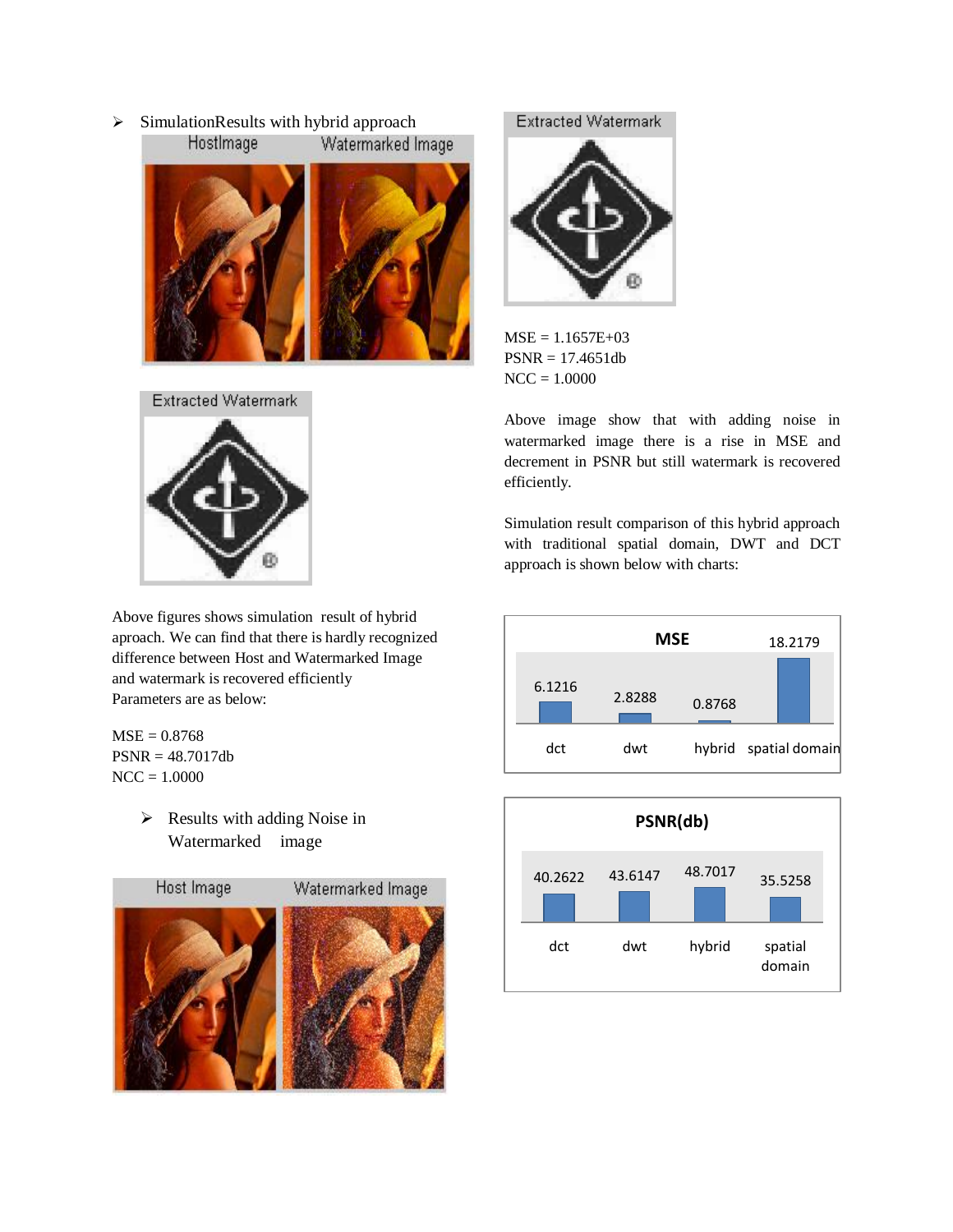

These results shows that using traditional method of DCT and DWT separately is better than spatial domain but there is always reconstruction error with DWT due to rounding operation which can be eliminated with using instead DCT of watermark at the time of embedding. So hybrid approach will give better results.

 $\triangleright$  Results for other images:



| Image         | MSE    | <b>PSNR</b> |
|---------------|--------|-------------|
| House         | 9.5844 | 38.3151     |
| <b>Baboon</b> | 1.3091 | 46.9611     |

## V. CONCLUSION

To make-over the disadvantages of both DWT and DCT, hybrid approach can be used, which is seen more effective than individual DWT and DCT. It eliminates reconstruction error problem of DWT. Hybrid approach is also robust to noise as compared to DWT alone. It gives better PSNR.

This algorithm can be expanded by taking any other wavelet function rather than Haar Wavelet like biorthogonal wavelet or db1 or db4 etc. For the watermark security change may be done in the algorithm of Embedding process.

For checking and improvement of the robustness of algorithm more attacks can be added along with noise attacks like cropping and rotating watermarked image.

# REFERENCES:

[1]. Nikita Kashyap and G. R. SINHA, "*Image Watermarking Using 3-Level Discrete Wavelet Transform (DWT)*", I.J.Modern Education and Computer Science, 2012, 3, 50-56.

[2]. Blossom Kaur, AmandeepKaur, Jasdeep Singh, "*Steganographic Approach for hiding Image in DCT Domain*", International Journal of Advances in Engineering & Technology, July 2011.

[3]. W. Hong and M. Hang," *Robust Digital Watermarking Scheme for Copy Right Protection*", IEEE Trans. Signal Process, vo.l2, pp. 1- 8, 2006.

[4]. X. Xia, C. Boncelet, and G. Arce, "*A Multiresolution Watermark for Digital Images*", Proc. IEEE Int. Conf. on Image Processing, Oct.1997.

[5]. Ganic E, Eskicioglu, AM2005, "*Robust embedding of visual watermarks using Dwt-Svd*", J. Electronic, Imaging 1–13.

[6]. Chun-Shien Lu and Hong-Yuan Mark Liao, (October 2001) "*Multipurpose Watermarking for Image Authentication and Protection*", IEEE Transactions On Image Processing Vol. 10, No.10, pp.1579-1592.